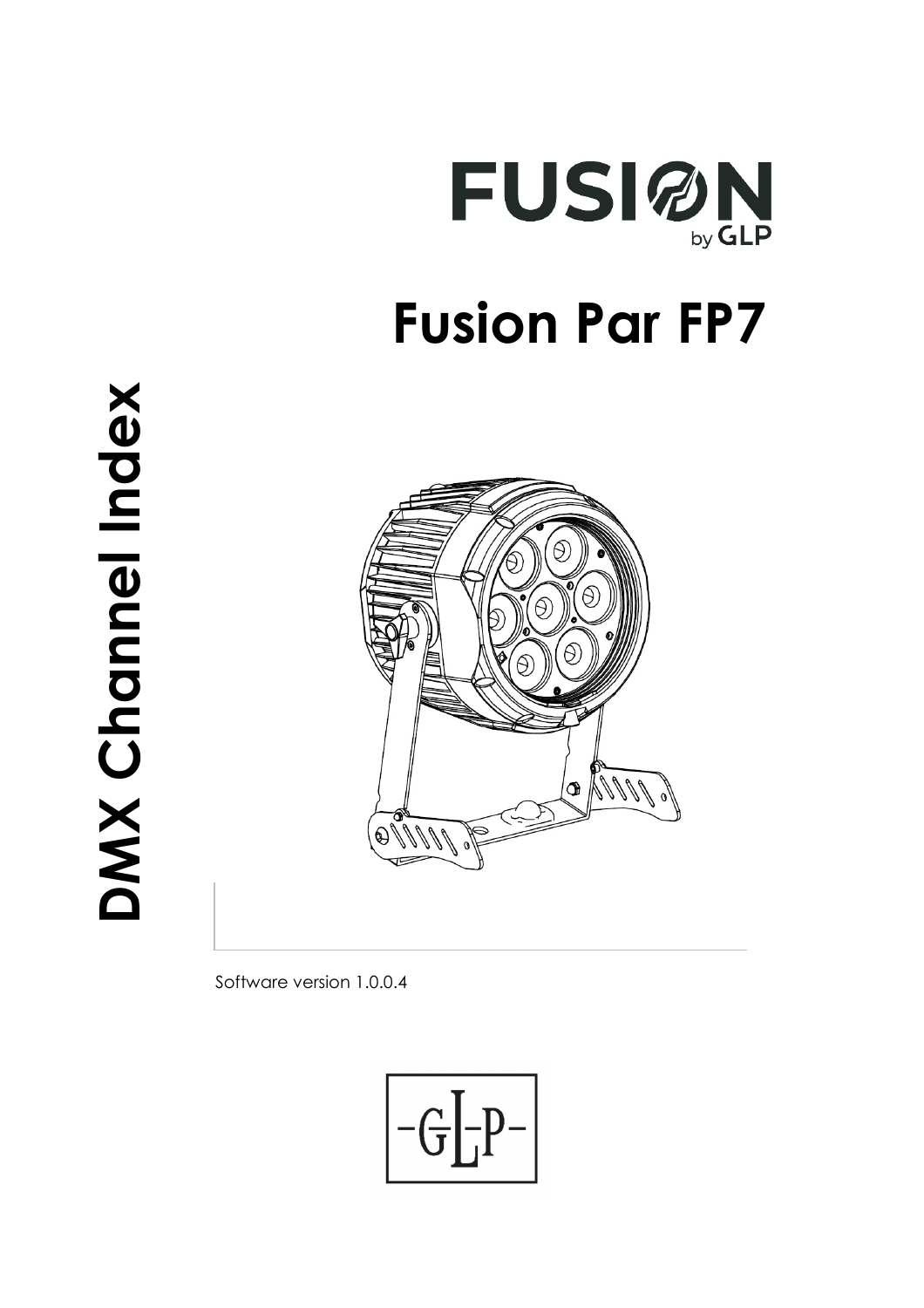GLP® Fusion FP7 DMX Channel Index – Revision A

This document covers fixture software version 1.0.0.4

© 2019 German Light Products GmbH. All rights reserved.

The marks 'GLP' and 'German Light Products' are trademarks registered as the property of German Light Products GmbH in Germany, in the United States of America and in other countries.

The information contained in this document is subject to change without notice. German Light Products GmbH and all affiliated companies disclaim liability for any injury, damage, direct or indirect loss, consequential or economic loss or any other loss occasioned by the use of, inability to use or reliance on the information contained in this document.

Manufacturer's head office: German Light Products GmbH (GLP), Industriestrasse 2, 76307 Karlsbad, Germany Tel (Germany): +49 7248 92719 - 0

Service & Support EMEA: GLP, Industriestrasse 2, 76307 Karlsbad, Germany Tel. (Germany): +49 7248 9271955 Email: support@glp.de www.glp.de

Service & Support USA: GLP USA, 1145 Arroyo St., Ste. A, 91340 San Fernando, California Tel (USA): +1 818 767 8899 Support (US): info@germanlightproducts.com www.germanlightproducts.com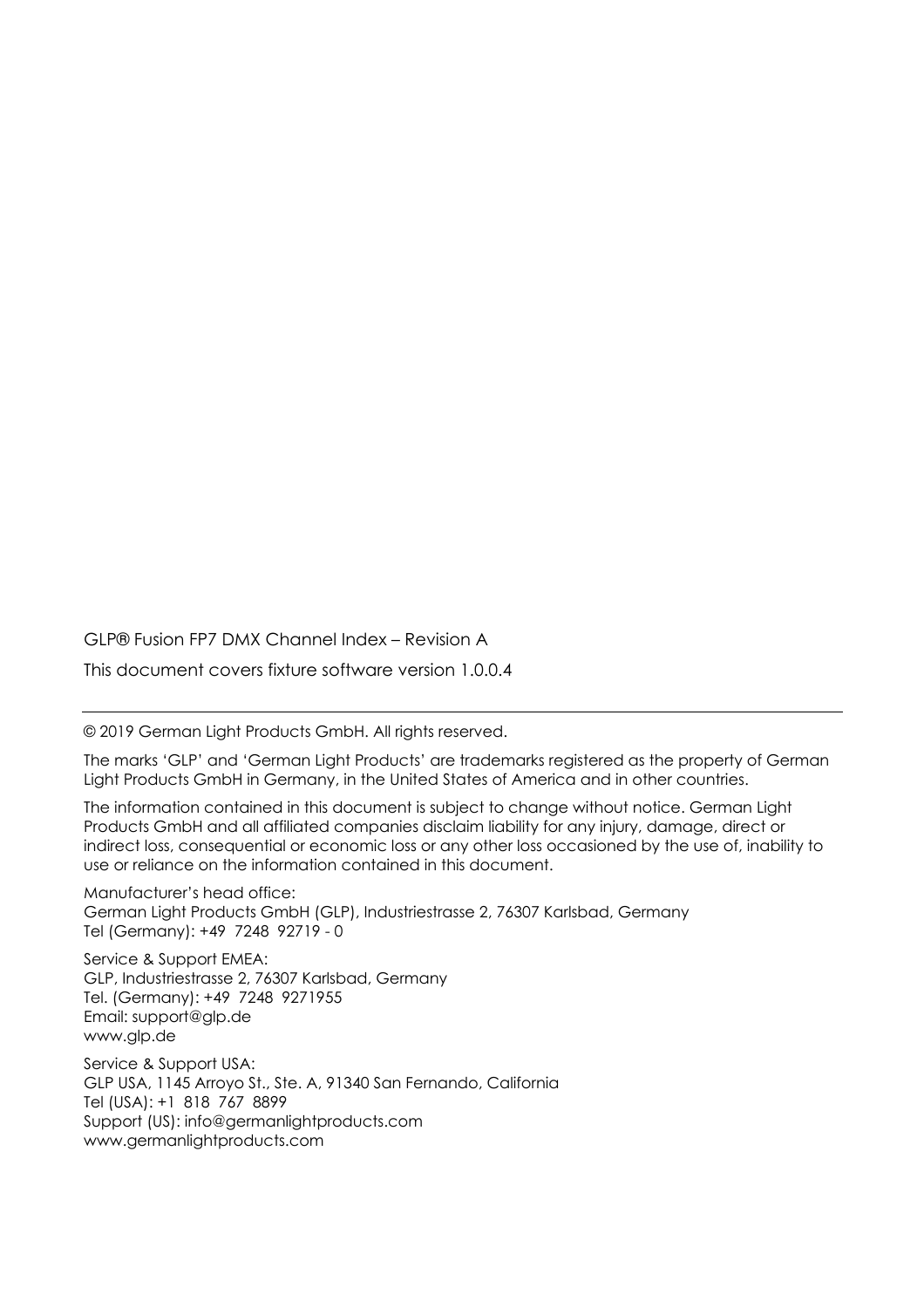# **Table of Contents**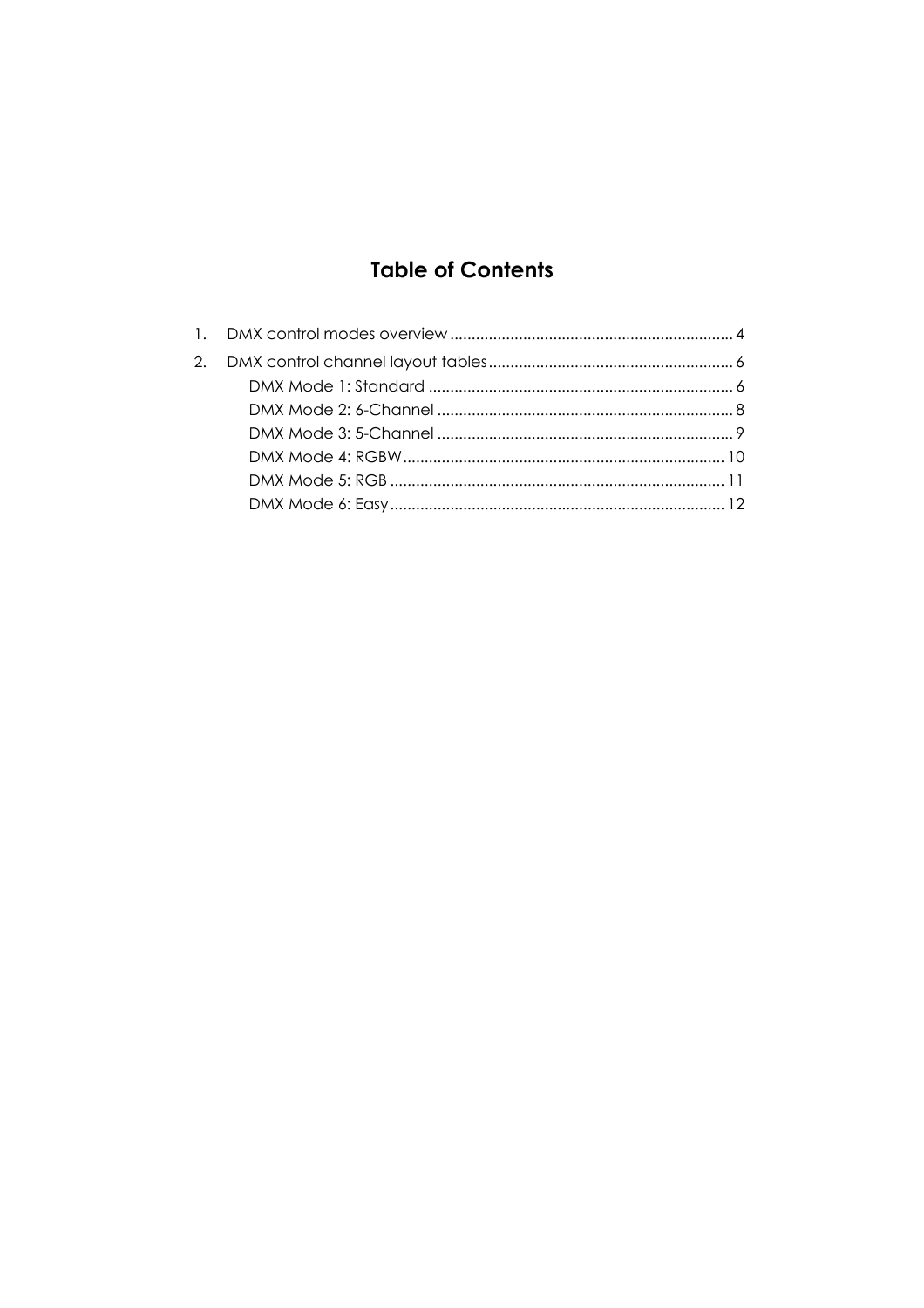## **1. DMX control modes overview**

The following DMX control modes are available in the FP7.

#### **DMX Mode 1: Standard**

Standard Mode provides a virtual color wheel effect (color presets with rotation effects) and RGBW color mixing.

A separate Shutter channel provides strobe and ramp-up/down effects, and a Master dimmer channel controls overall intensity.

Color temperature control is available on a separate CTO channel.

#### **DMX Mode 2: 6-Channel**

6-Channel Mode provides a Master dimmer and RGBW color mixing.

A separate Shutter channel provides strobe and ramp-up/down effects.

| <b>Standard</b> |               |  |  |  |
|-----------------|---------------|--|--|--|
|                 |               |  |  |  |
| 1               | Color wheel   |  |  |  |
| 2               | Red           |  |  |  |
| 3               | Green         |  |  |  |
| 4               | Blue          |  |  |  |
| 5               | White         |  |  |  |
| 6               | Shutter       |  |  |  |
| 7               | Master dimmer |  |  |  |
| 8               | сто           |  |  |  |

**Mode 1 Mode 1** 

| Mode 2    |
|-----------|
| 6-Channel |

|                | Master dimmer |  |
|----------------|---------------|--|
| $\overline{2}$ | Red           |  |
| 3              | Green         |  |
| 4              | Blue          |  |
| 5              | White         |  |
| 6              | Shutter       |  |

#### **DMX Mode 3: 5-Channel**

5-Channel Mode provides a Master dimmer and RGBW color mixing.

#### **Mode 3 5-Channel**

|   | Master dimmer |
|---|---------------|
| 2 | Red           |
| 3 | Green         |
|   | Blue          |
| 5 | White         |

#### **DMX Mode 4: RGBW**

RGBW Mode provides RGBW color mixing.

| Mode 4      |  |
|-------------|--|
| <b>RGBW</b> |  |

|   | Red         |
|---|-------------|
| າ | Green       |
| 3 | <b>Blue</b> |
|   | White       |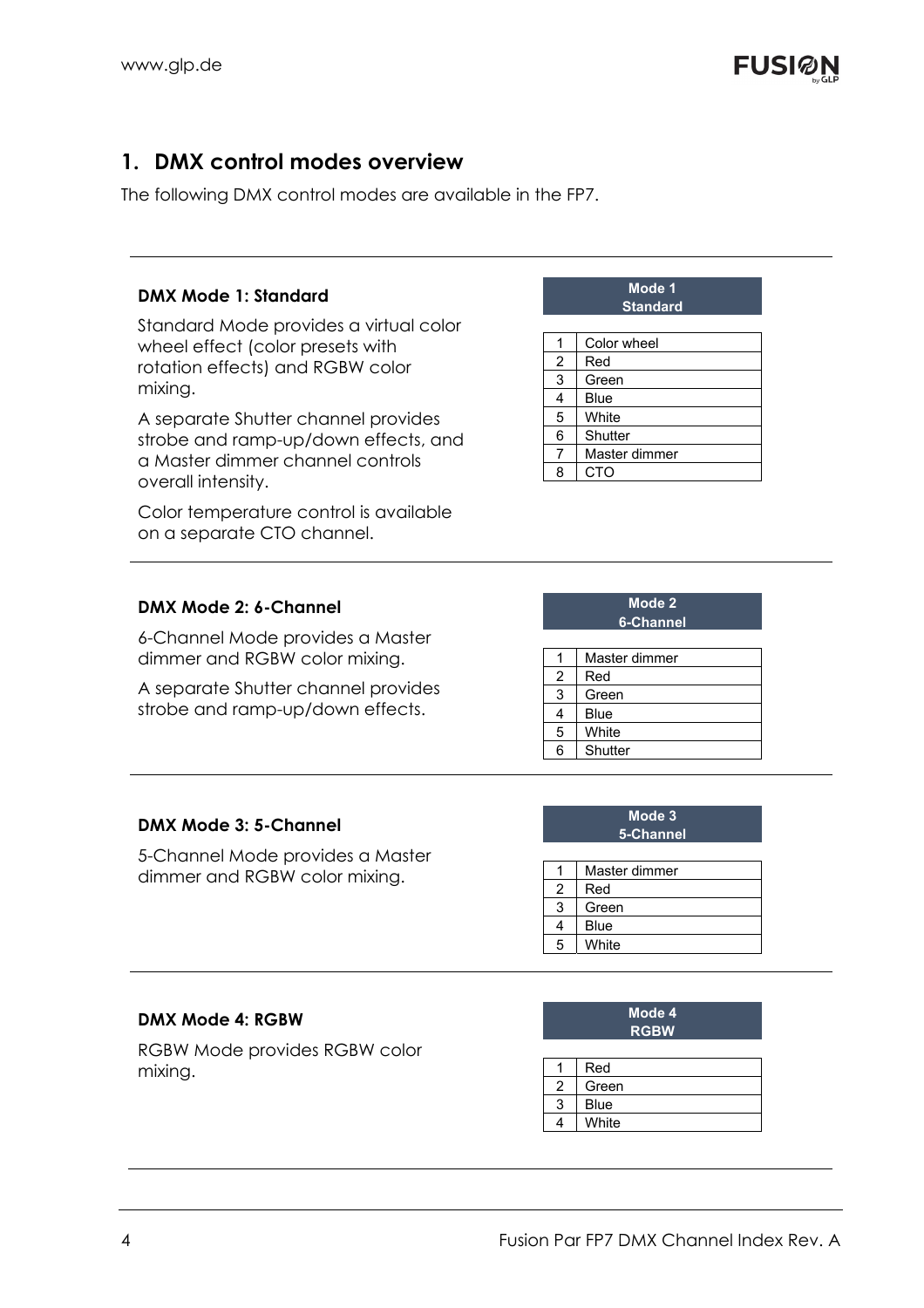

### **DMX Mode 5: RGB**

RGB Mode provides RGB color mixing.

| Mode 5<br><b>RGB</b> |       |  |  |  |  |
|----------------------|-------|--|--|--|--|
|                      |       |  |  |  |  |
|                      | Red   |  |  |  |  |
| 2                    | Green |  |  |  |  |
| 3                    | Blue  |  |  |  |  |

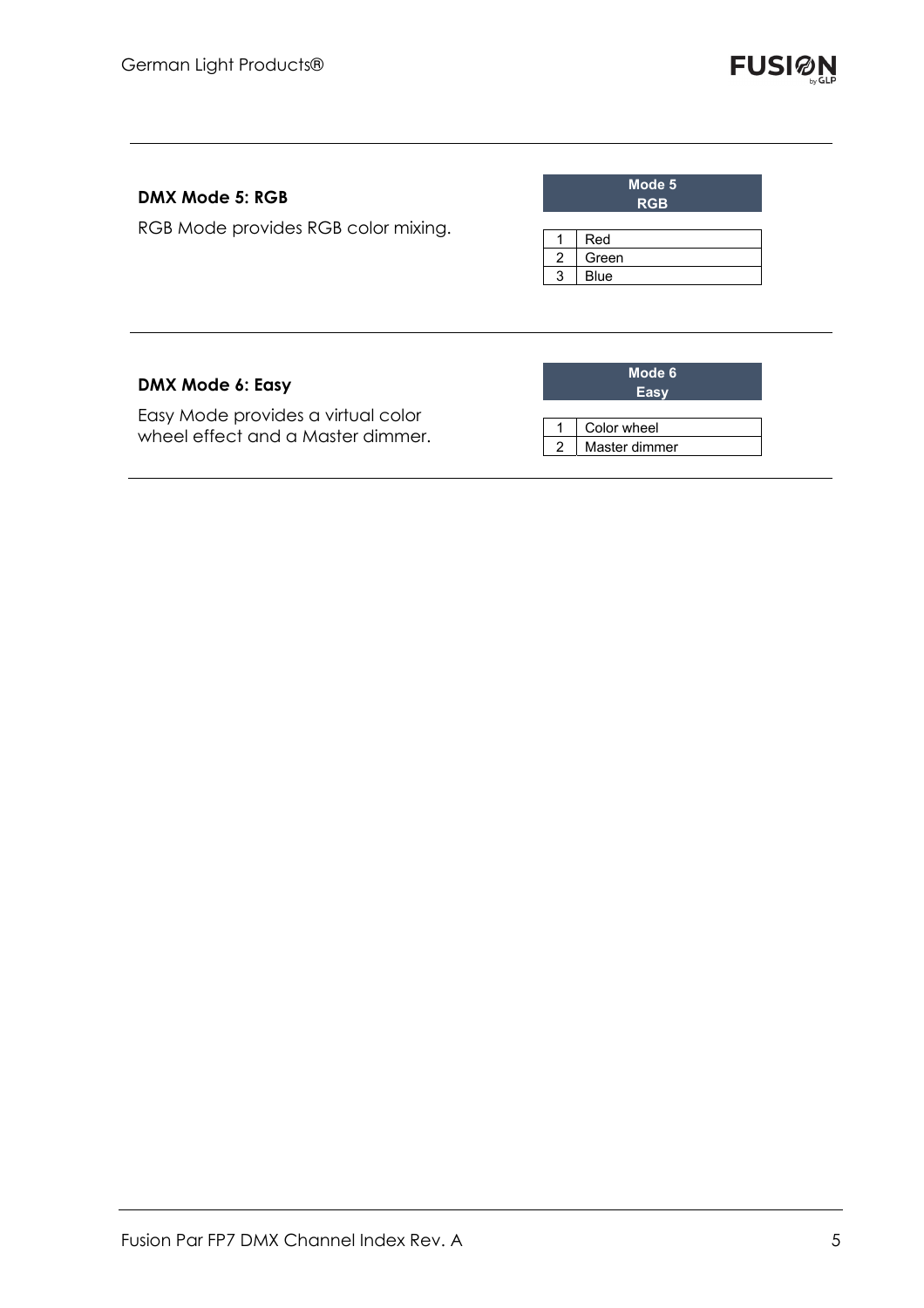# **2. DMX control channel layout tables**

# *DMX Mode 1: Standard*

## **8 DMX Channels**

|              |                    |                                             | <b>DMX</b>  |                | <b>Default</b> |      |
|--------------|--------------------|---------------------------------------------|-------------|----------------|----------------|------|
| Channel      |                    | Command                                     | range       | Percent        | <b>DMX</b>     | Fade |
|              |                    | No function: RGBW color mixing              | $0-5$       | $0 - 2.0%$     | $\mathbf{O}$   | Snap |
|              |                    | LEE 790 - Moroccan Pink                     | $6 - 10$    | 2.4-3.9%       |                |      |
|              |                    | <b>LEE 157 - Pink</b>                       | $11 - 15$   | 4.3-5.9%       |                |      |
|              |                    | LEE 332 - Special Rose Pink                 | $16-20$     | $6.3 - 7.8\%$  |                |      |
|              |                    | LEE 328 - Follies Pink                      | $21 - 25$   | 8.2-9.8%       |                |      |
|              |                    | LEE 345 - Fuchsia Pink                      | 26-30       | 10.2-11.8%     |                |      |
|              |                    | LEE 194 - Surprise Pink                     | $31 - 35$   | 12.2-13.7%     |                |      |
|              |                    | LEE 181 - Congo Blue                        | $36 - 40$   | $14.1 - 15.7%$ |                |      |
|              |                    | LEE 071 - Tokyo Blue                        | $41 - 45$   | 16.1-17.6%     |                |      |
|              |                    | LEE 120 - Deep Blue                         | 46-50       | 18.0-19.6%     |                |      |
|              |                    | LEE 079 - Just Blue                         | $51 - 55$   | 20.0-21.6%     |                |      |
|              |                    | LEE 132 - Medium Blue                       | 56-60       | 22.0-23.5%     |                |      |
|              |                    | LEE 200 - Double CT Blue                    | $61 - 65$   | 23.9-25.5%     |                |      |
|              |                    | LEE 161 - Slate Blue                        | 66-70       | 25.9-27.5%     |                |      |
|              |                    | LEE 201 - Full CT Blue                      | 71-75       | 27.8-29.4%     |                |      |
|              |                    | LEE 202 - Half CT Blue                      | 76-80       | 29.8-31.4%     |                |      |
|              |                    | LEE 117 - Steel Blue                        | 81-85       | 31.8-33.3%     |                |      |
|              |                    | LEE 353 - Lighter Blue                      | 86-90       | 33.7-35.3%     |                |      |
|              |                    | LEE 118 - Light Blue                        | 91-95       | 35.7-37.3%     |                |      |
|              |                    | LEE 116 - Medium Blue Green                 | 96-100      | 37.6-39.2%     |                |      |
|              |                    | LEE 124 - Dark Green                        | 101-105     | 39.6-41.2%     |                |      |
|              |                    | LEE 139 - Primary Green                     | 106-110     | 41.6-43.1%     |                |      |
|              |                    | LEE 089 - Moss Green                        | $111 - 115$ | 43.5-45.1%     |                |      |
| $\mathbf{1}$ | <b>Color wheel</b> | LEE 122 - Fern Green                        | 116-120     | 45.5-47.1%     |                |      |
|              |                    | LEE 738 - JAS Green                         | 121-125     | 47.5-49.0%     |                |      |
|              |                    | LEE 088 - Lime Green                        | 126-130     | 49.4-51.0%     |                |      |
|              |                    | LEE 100 - Spring Yellow                     | 131-135     | 51.4-52.9%     |                |      |
|              |                    | LEE 104 - Deep Amber                        | 136-140     | 53.3-54.9%     |                |      |
|              |                    | LEE 179 - Chrome Orange                     | $141 - 145$ | 55.3-56.9%     |                |      |
|              |                    | LEE 105 - Orange                            | 146-150     | 57.3-58.8%     |                |      |
|              |                    | LEE 021 - Gold Amber                        | $151 - 155$ | 59.2-60.8%     |                |      |
|              |                    | LEE 778 - Millennium Gold                   | 156-160     | 61.2-62.7%     |                |      |
|              |                    | LEE 135 - Deep Golden Amber                 | $161 - 165$ | 63.1-64.7%     |                |      |
|              |                    | LEE 164 - Flame Red                         | 166-170     | 65.1-66.7%     |                |      |
|              |                    | Color wheel rotation forwards<br>fast-slow  | 171-185     | 67.1-72.5%     |                |      |
|              |                    | Color wheel stops at current color          | 186-190     | 72.9-74.5%     |                |      |
|              |                    | Color wheel rotation backwards<br>fast-slow | 191-205     | 74.9-80.4%     |                |      |
|              |                    | Color wheel stops at current color          | 206-210     | 80.8-82.4%     |                |      |
|              |                    | Random colors fast-slow                     | 211-225     | 82.7-88.2%     |                |      |
|              |                    | Tungsten simulation                         | 226-230     | 88.6-90.2%     |                |      |
|              |                    | Warm white - 3200K                          | 231-235     | 90.6-92.2%     |                |      |
|              |                    | Neutral white - 4200K                       | 236-240     | 92.5-94.1%     |                |      |
|              |                    | Cool white - 5600K                          | 241-245     | 94.5-96.1%     |                |      |
|              |                    | Cool white - 7200K                          | 246-250     | 96.5-98.0%     |                |      |
|              |                    | Cool white - 8000K                          | 251-255     | 98.4-100%      |                |      |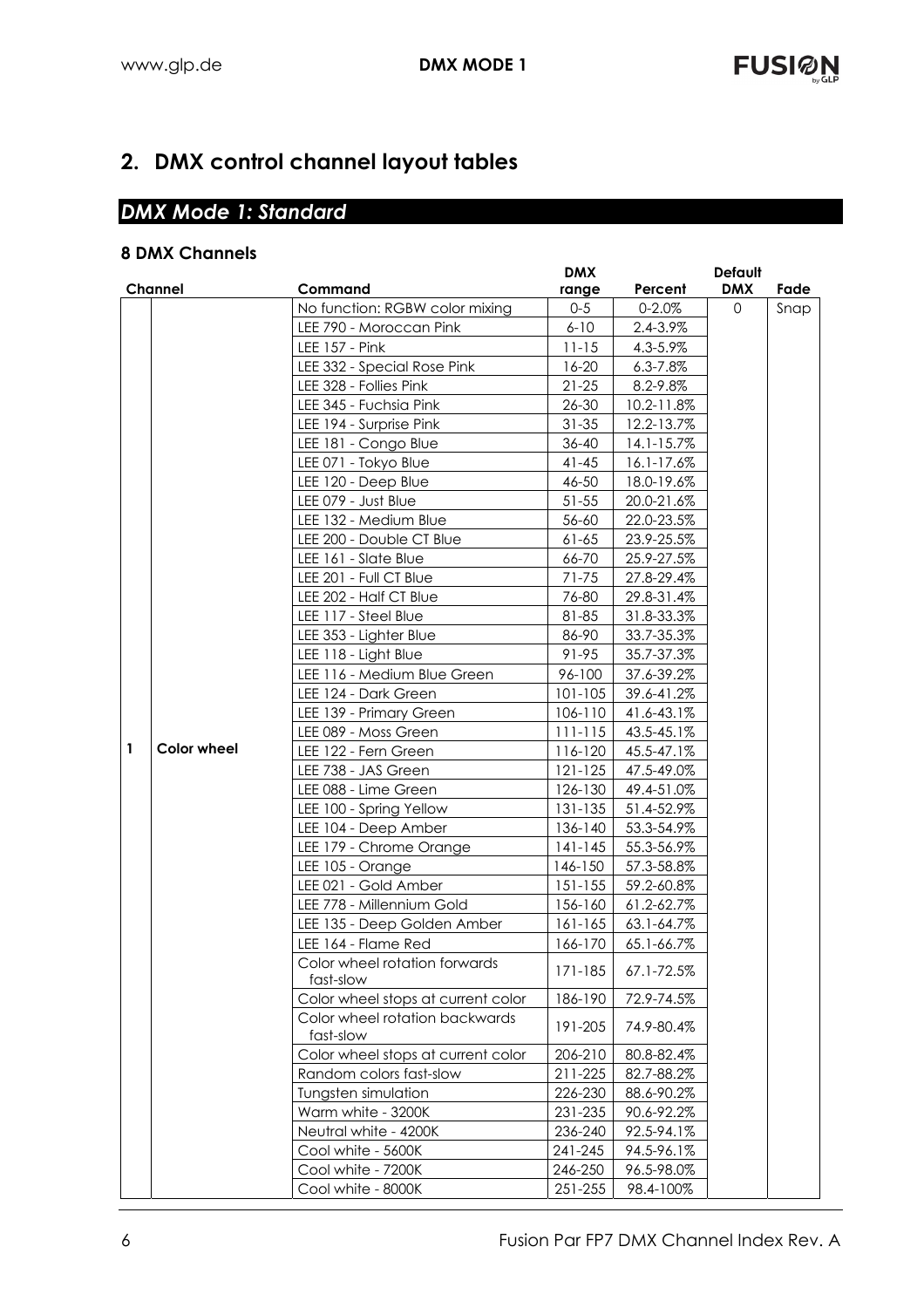| $\mathbf{2}$                                                | Red                                      | Intensity 0-100%                             |             | $0 - 100\%$    | 0        | Fade |
|-------------------------------------------------------------|------------------------------------------|----------------------------------------------|-------------|----------------|----------|------|
| 3                                                           | Intensity 0-100%<br>Green                |                                              | $0 - 255$   | $0 - 100\%$    | O        | Fade |
| 4                                                           | Intensity 0-100%<br><b>Blue</b>          |                                              | $0 - 255$   | $0 - 100\%$    | O        | Fade |
| 5                                                           | White                                    | Intensity 0-100%<br>$0 - 255$<br>$0 - 100\%$ |             | $\Omega$       | Fade     |      |
|                                                             |                                          | Shutter closed                               | $0 - 15$    | $0 - 5.9%$     | $\Omega$ | Snap |
|                                                             | <b>Shutter</b>                           | Random strobe                                | 16-47       | $6.3 - 18.4\%$ |          |      |
| 6                                                           |                                          | Ramp up slow-fast                            | 48-79       | 18.8-31.0%     |          |      |
|                                                             |                                          | Ramp down slow-fast                          | 80-111      | 31.4-43.5%     |          |      |
|                                                             |                                          | Ramp up-down slow-fast                       | $112 - 143$ | 43.9-56.1%     |          |      |
|                                                             |                                          | Strobe pause $5s - 1s$ (slow $-$ fast)       | 144-199     | 56.5-78.0%     |          |      |
|                                                             |                                          | Strobe $1Hz - 20 Hz$ (slow $-$ fast)         | 200-239     | 78.4-93.7%     |          |      |
|                                                             |                                          | Shutter open                                 | 240-255     | 94.1-100%      |          |      |
| $\overline{7}$                                              | Master intensity 0-100%<br><b>Dimmer</b> |                                              | $0 - 255$   | $0 - 100\%$    | $\Omega$ | Fade |
| Color temperature cool-warm<br>8<br><b>CTO</b><br>$0 - 255$ |                                          | $0 - 100\%$                                  | $\Omega$    | Fade           |          |      |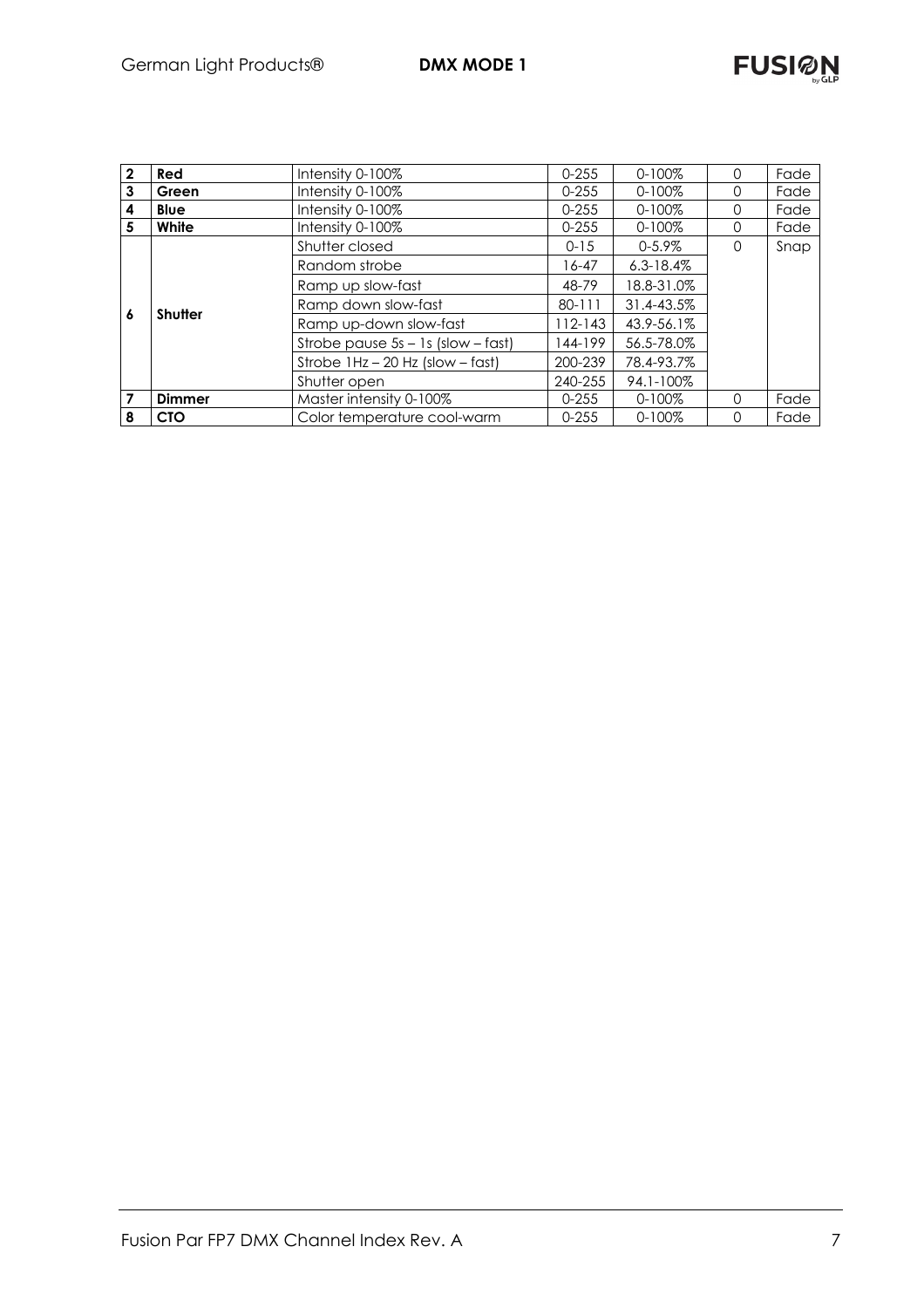## *DMX Mode 2: 6-Channel*

#### **17 DMX Channels**

|                                          |                |                                        | <b>DMX</b>  |                | <b>Default</b> |      |
|------------------------------------------|----------------|----------------------------------------|-------------|----------------|----------------|------|
| Channel                                  |                | Command                                | range       | Percent        | <b>DMX</b>     | Fade |
| Master intensity 0-100%<br><b>Dimmer</b> |                |                                        | $0 - 255$   | $0 - 100\%$    | $\left($       | Fade |
| $\mathbf{2}$                             | <b>Red</b>     | Intensity 0-100%                       | $0 - 255$   | $0 - 100\%$    | $\Omega$       | Fade |
| 3                                        | Green          | Intensity 0-100%                       | $0 - 255$   | $0 - 100\%$    | $\Omega$       | Fade |
| 4                                        | <b>Blue</b>    | Intensity 0-100%                       | $0 - 255$   | $0 - 100\%$    | $\Omega$       | Fade |
| 5                                        | White          | Intensity 0-100%                       | $0 - 255$   | $0 - 100\%$    | $\Omega$       | Fade |
| 6                                        | <b>Shutter</b> | Shutter closed                         | $0 - 15$    | $0 - 5.9\%$    | $\Omega$       | Snap |
|                                          |                | Random strobe                          | 16-47       | $6.3 - 18.4\%$ |                |      |
|                                          |                | Ramp up slow-fast                      | 48-79       | 18.8-31.0%     |                |      |
|                                          |                | Ramp down slow-fast                    | 80-111      | 31.4-43.5%     |                |      |
|                                          |                | Ramp up-down slow-fast                 | $112 - 143$ | 43.9-56.1%     |                |      |
|                                          |                | Strobe pause $5s - 1s$ (slow $-$ fast) | 144-199     | 56.5-78.0%     |                |      |
|                                          |                | Strobe $1Hz - 20 Hz$ (slow $-$ fast)   | 200-239     | 78.4-93.7%     |                |      |
|                                          |                | Shutter open                           | 240-255     | 94.1-100%      |                |      |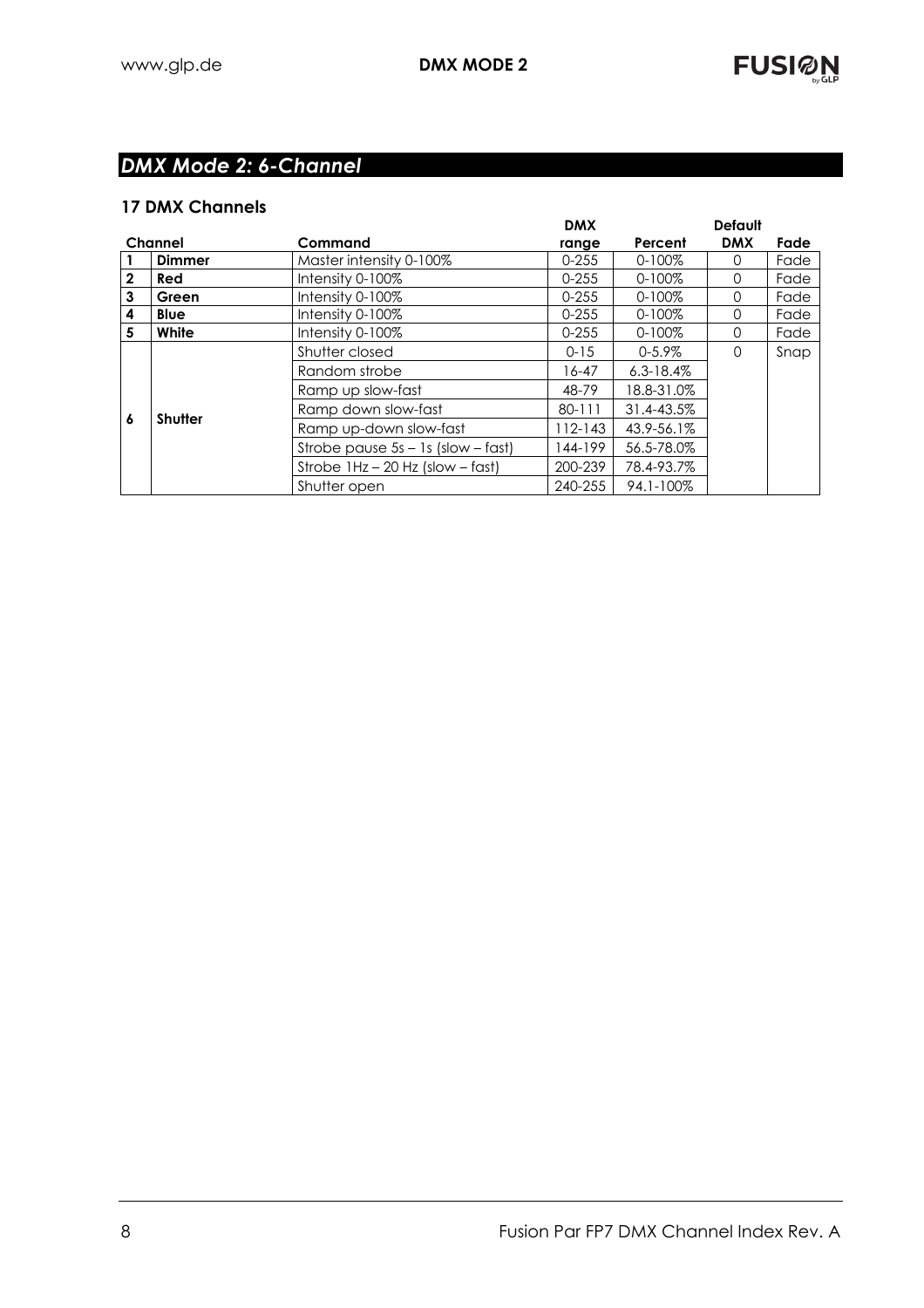## *DMX Mode 3: 5-Channel*

|  |  | <b>5 DMX Channels</b> |
|--|--|-----------------------|
|--|--|-----------------------|

|         |               |                         | <b>DMX</b><br><b>Default</b> |             |            |      |
|---------|---------------|-------------------------|------------------------------|-------------|------------|------|
| Channel |               | Command                 | range                        | Percent     | <b>DMX</b> | Fade |
|         | <b>Dimmer</b> | Master intensity 0-100% | $0 - 255$                    | $0 - 100\%$ |            | Fade |
| 2       | Red           | Intensity $0-100\%$     | $0 - 255$                    | $0 - 100\%$ |            | Fade |
| 3       | Green         | Intensity $0-100\%$     | $0 - 255$                    | $0 - 100\%$ |            | Fade |
| 4       | <b>Blue</b>   | Intensity $0-100\%$     | $0 - 255$                    | $0 - 100\%$ |            | Fade |
|         | White         | Intensity $0-100\%$     | $0 - 255$                    | $0 - 100\%$ |            | Fade |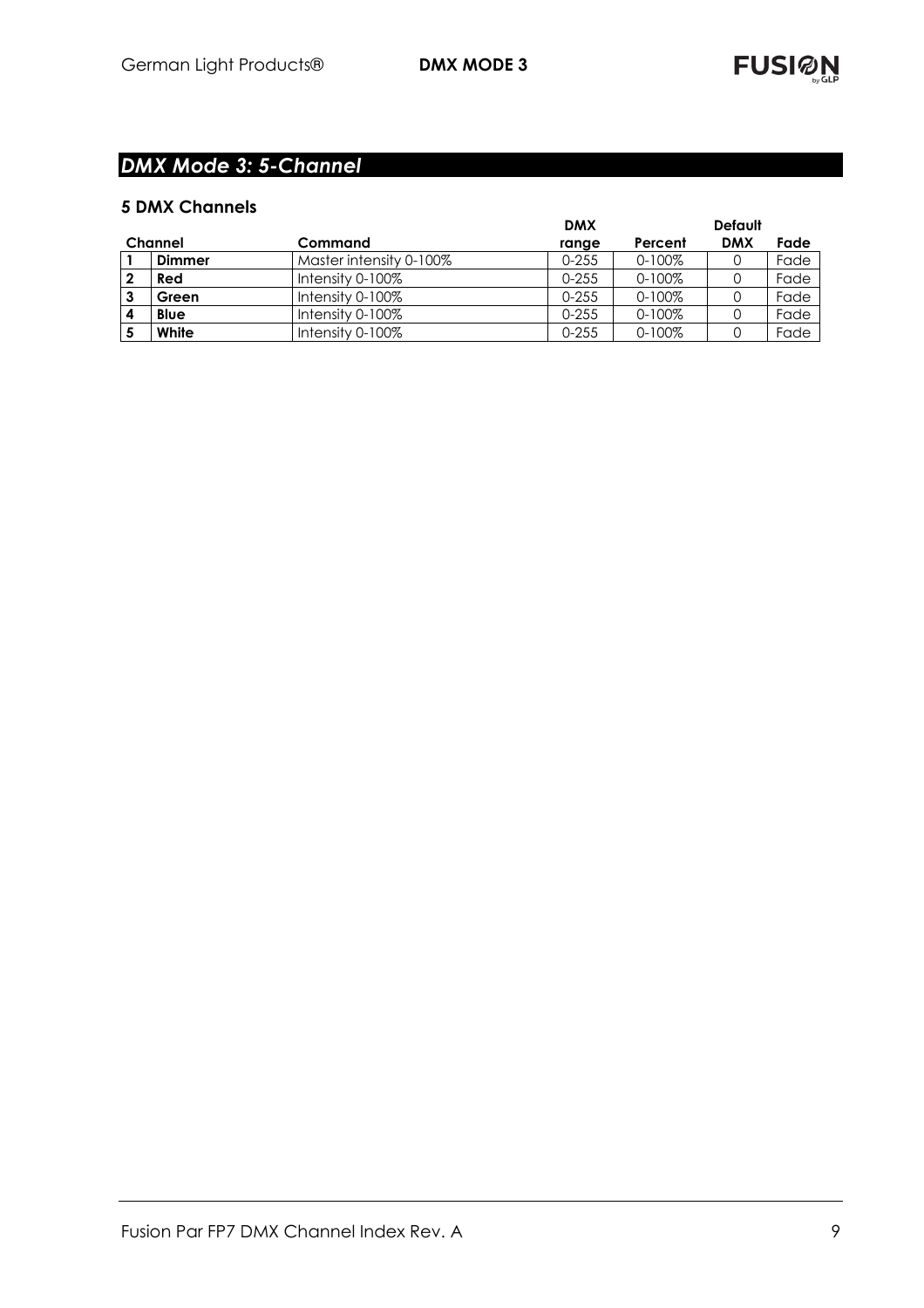## *DMX Mode 4: RGBW*

|                | <b>4 DMX Channels</b> |                  |            |             |                |      |
|----------------|-----------------------|------------------|------------|-------------|----------------|------|
|                |                       |                  | <b>DMX</b> |             | <b>Default</b> |      |
| <b>Channel</b> |                       | Command          | range      | Percent     | <b>DMX</b>     | Fade |
|                | Red                   | Intensity 0-100% | $0 - 255$  | $0 - 100\%$ |                | Fade |
|                | Green                 | Intensity 0-100% | $0 - 255$  | $0 - 100\%$ |                | Fade |
|                | Blue                  | Intensity 0-100% | $0 - 255$  | $0 - 100%$  |                | Fade |
|                | White                 | Intensity 0-100% | $0 - 255$  | $0 - 100%$  |                | Fade |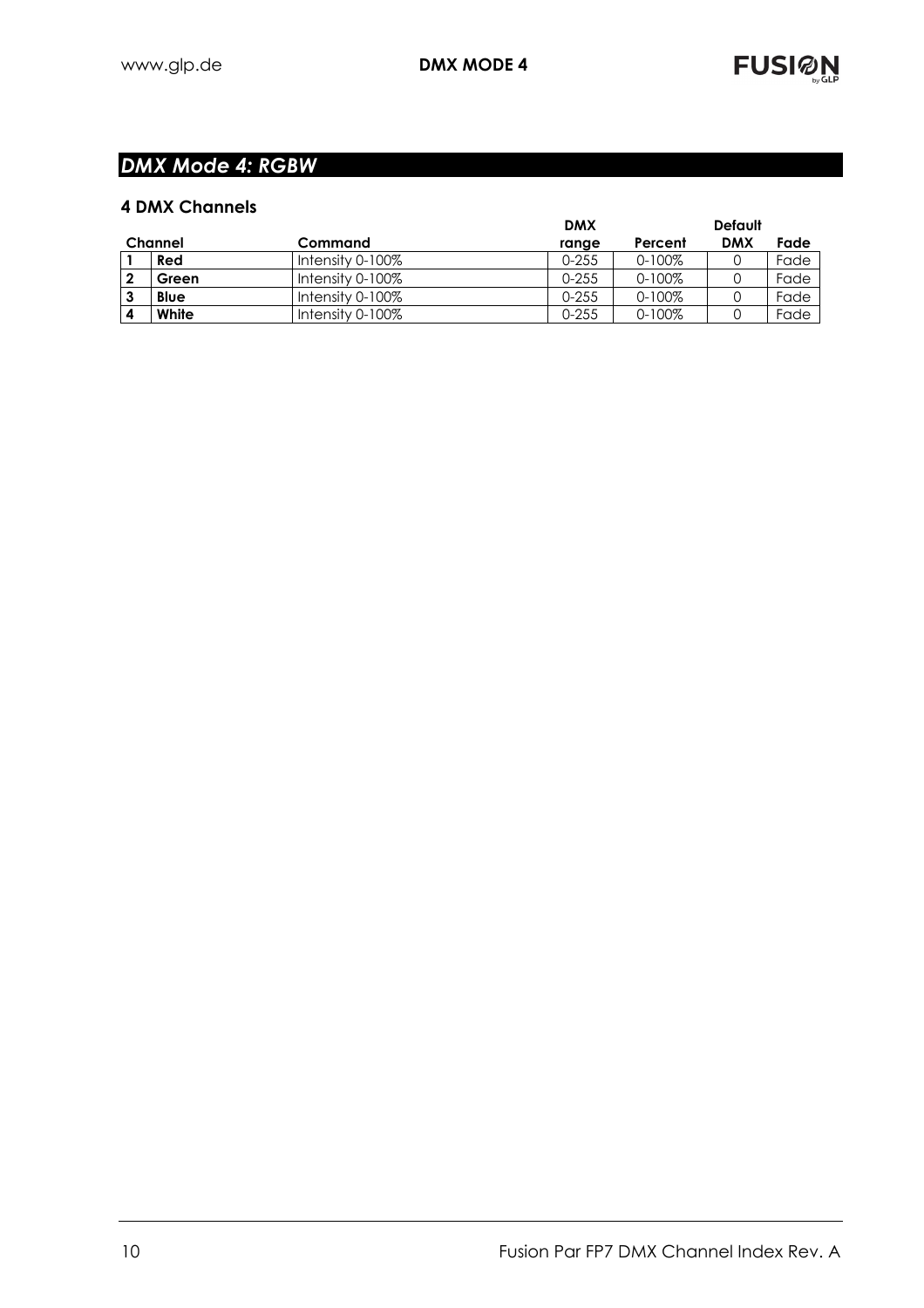## *DMX Mode 5: RGB*

| <b>3 DMX Channels</b> |                     |            |             |                |      |
|-----------------------|---------------------|------------|-------------|----------------|------|
|                       |                     | <b>DMX</b> |             | <b>Default</b> |      |
| Channel               | Command             | range      | Percent     | <b>DMX</b>     | Fade |
| Red                   | Intensity 0-100%    | $0 - 255$  | $0 - 100\%$ |                | Fade |
| Green                 | Intensity 0-100%    | $0 - 255$  | $0 - 100\%$ |                | Fade |
| <b>Blue</b>           | Intensity $0-100\%$ | $0 - 255$  | $0 - 100\%$ |                | Fade |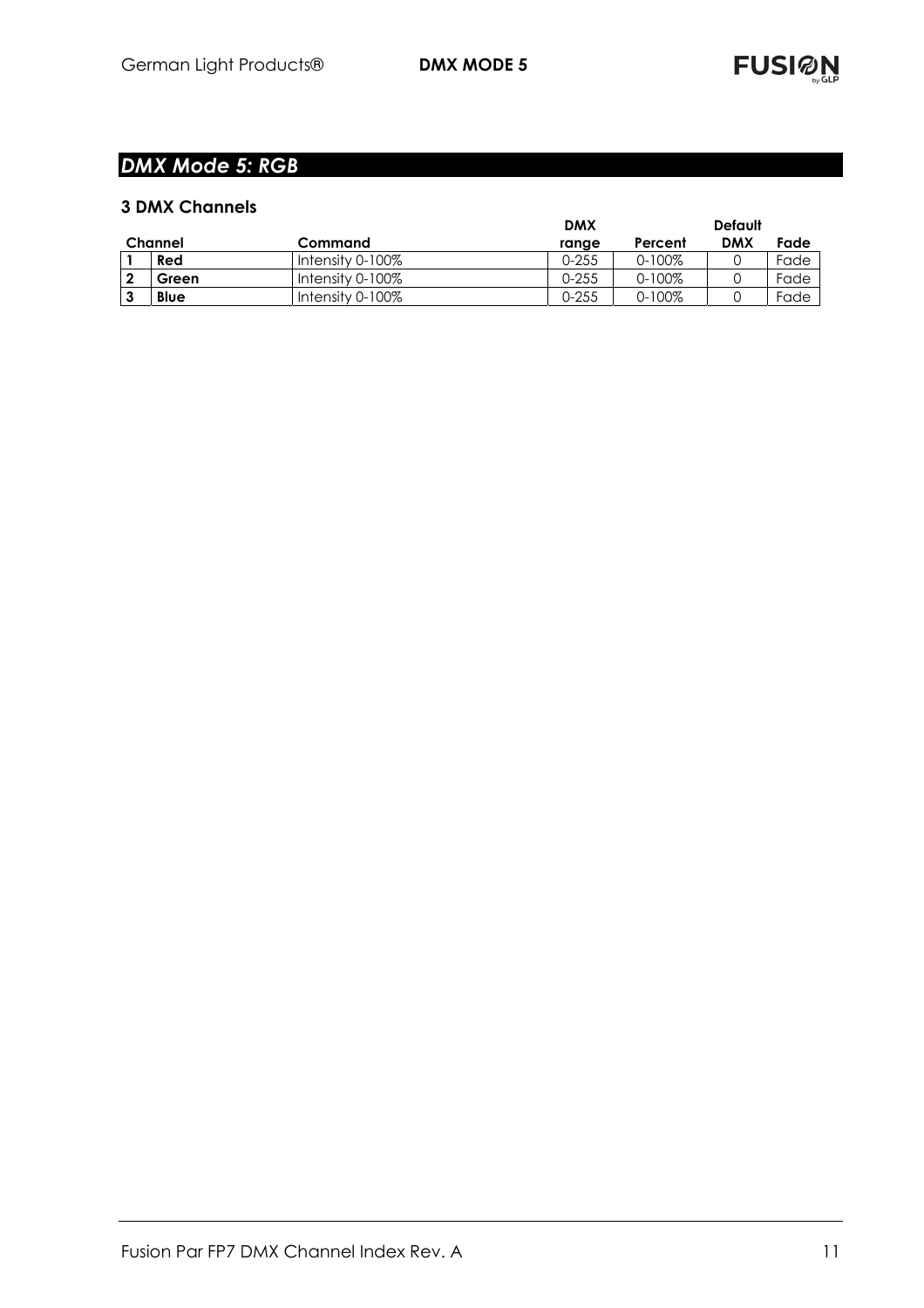# *DMX Mode 6: Easy*

|  | <b>2 DMX Channels</b> |
|--|-----------------------|

|                |                                    | <b>DMX</b>  |                 | <b>Default</b> |      |
|----------------|------------------------------------|-------------|-----------------|----------------|------|
| <b>Channel</b> | Command                            | range       | Percent         | <b>DMX</b>     | Fade |
|                | No function: RGBW color mixing     | $0-5$       | $0 - 2.0\%$     | $\Omega$       | Snap |
|                | LEE 790 - Moroccan Pink            | $6 - 10$    | 2.4-3.9%        |                |      |
|                | <b>LEE 157 - Pink</b>              | $11 - 15$   | 4.3-5.9%        |                |      |
|                | LEE 332 - Special Rose Pink        | $16 - 20$   | $6.3 - 7.8\%$   |                |      |
|                | LEE 328 - Follies Pink             | $21 - 25$   | 8.2-9.8%        |                |      |
|                | LEE 345 - Fuchsia Pink             | 26-30       | 10.2-11.8%      |                |      |
|                | LEE 194 - Surprise Pink            | $31 - 35$   | 12.2-13.7%      |                |      |
|                | LEE 181 - Congo Blue               | 36-40       | 14.1-15.7%      |                |      |
|                | LEE 071 - Tokyo Blue               | $41 - 45$   | $16.1 - 17.6\%$ |                |      |
|                | LEE 120 - Deep Blue                | 46-50       | 18.0-19.6%      |                |      |
|                | LEE 079 - Just Blue                | $51 - 55$   | 20.0-21.6%      |                |      |
|                | LEE 132 - Medium Blue              | 56-60       | 22.0-23.5%      |                |      |
|                | LEE 200 - Double CT Blue           | $61 - 65$   | 23.9-25.5%      |                |      |
|                | LEE 161 - Slate Blue               | 66-70       | 25.9-27.5%      |                |      |
|                | LEE 201 - Full CT Blue             | 71-75       | 27.8-29.4%      |                |      |
|                | LEE 202 - Half CT Blue             | 76-80       | 29.8-31.4%      |                |      |
|                | LEE 117 - Steel Blue               | 81-85       | 31.8-33.3%      |                |      |
|                | LEE 353 - Lighter Blue             | 86-90       | 33.7-35.3%      |                |      |
|                | LEE 118 - Light Blue               | 91-95       | 35.7-37.3%      |                |      |
|                | LEE 116 - Medium Blue Green        | 96-100      | 37.6-39.2%      |                |      |
|                | LEE 124 - Dark Green               | 101-105     | 39.6-41.2%      |                |      |
|                | LEE 139 - Primary Green            | 106-110     | 41.6-43.1%      |                |      |
|                | LEE 089 - Moss Green               | $111 - 115$ | 43.5-45.1%      |                |      |
| Color wheel    | LEE 122 - Fern Green               | 116-120     | 45.5-47.1%      |                |      |
|                | LEE 738 - JAS Green                | 121-125     | 47.5-49.0%      |                |      |
|                | LEE 088 - Lime Green               | 126-130     | 49.4-51.0%      |                |      |
|                | LEE 100 - Spring Yellow            | 131-135     | 51.4-52.9%      |                |      |
|                | LEE 104 - Deep Amber               | 136-140     | 53.3-54.9%      |                |      |
|                | LEE 179 - Chrome Orange            | $141 - 145$ | 55.3-56.9%      |                |      |
|                | LEE 105 - Orange                   | 146-150     | 57.3-58.8%      |                |      |
|                | LEE 021 - Gold Amber               | $151 - 155$ | 59.2-60.8%      |                |      |
|                | LEE 778 - Millennium Gold          | 156-160     | 61.2-62.7%      |                |      |
|                | LEE 135 - Deep Golden Amber        | $161 - 165$ | 63.1-64.7%      |                |      |
|                | LEE 164 - Flame Red                | 166-170     | 65.1-66.7%      |                |      |
|                | Color wheel rotation forwards      |             |                 |                |      |
|                | fast-slow                          | 171-185     | 67.1-72.5%      |                |      |
|                | Color wheel stops at current color | 186-190     | 72.9-74.5%      |                |      |
|                | Color wheel rotation backwards     |             |                 |                |      |
|                | fast-slow                          | 191-205     | 74.9-80.4%      |                |      |
|                | Color wheel stops at current color | 206-210     | 80.8-82.4%      |                |      |
|                | Random colors fast-slow            | 211-225     | 82.7-88.2%      |                |      |
|                | Tungsten simulation                | 226-230     | 88.6-90.2%      |                |      |
|                | Warm white - 3200K                 | 231-235     | 90.6-92.2%      |                |      |
|                | Neutral white - 4200K              | 236-240     | 92.5-94.1%      |                |      |
|                | Cool white - 5600K                 | 241-245     | 94.5-96.1%      |                |      |
|                | Cool white - 7200K                 | 246-250     | 96.5-98.0%      |                |      |
|                | Cool white - 8000K                 | 251-255     | 98.4-100%       |                |      |
| Dimmer         | Intensity $0 - 100\%$              | $0 - 255$   | $0 - 100\%$     | 0              | Fade |
| $\mathbf{2}$   |                                    |             |                 |                |      |